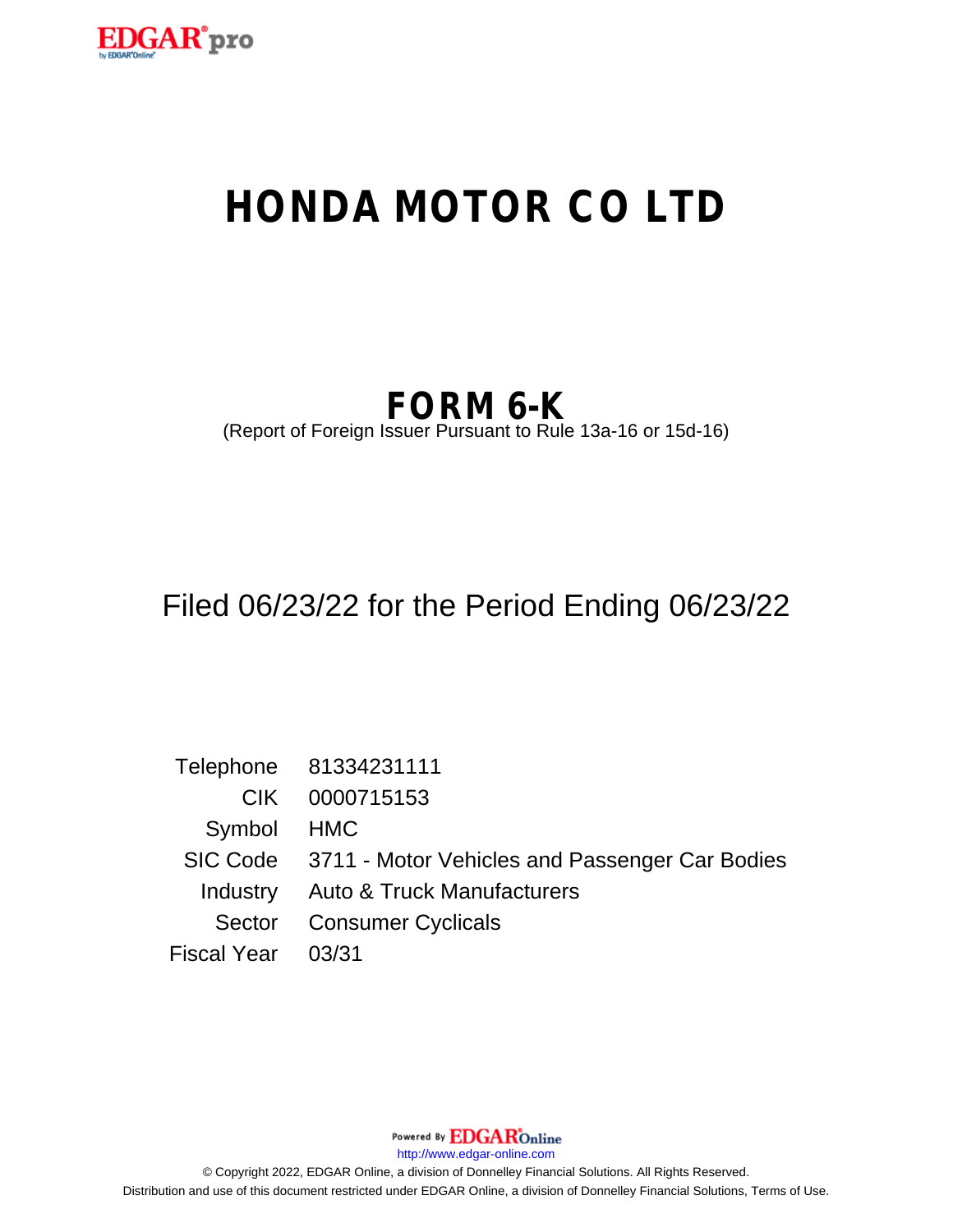#### **Table of Contents**

## **SECURITIES AND EXCHANGE COMMISSION**

WASHINGTON, D.C. 20549

### FORM 6-K

**REPORT OF FOREIGN PRIVATE ISSUER** PURSUANT TO RULE 13a-16 OR 15d-16 UNDER THE SECURITIES EXCHANGE ACT OF 1934

FOR THE MONTH OF JUNE 2022

**COMMISSION FILE NUMBER: 1-07628** 

### HONDA GIKEN KOGYO KABUSHIKI KAISHA

(Name of registrant)

### **HONDA MOTOR CO., LTD.**

(Translation of registrant's name into English)

1-1, Minami-Aoyama 2-chome, Minato-ku, Tokyo 107-8556, Japan

(Address of principal executive offices)

Indicate by check mark whether the registrant files or will file annual reports under cover of Form 20-F or Form 40-F: Form 20-F  $\boxtimes$  Form 40-F  $\Box$ 

Indicate by check mark if the registrant is submitting the Form 6-K in paper as permitted by Regulation S-T Rule 101(b)(1):  $\Box$ 

Indicate by check mark if the registrant is submitting the Form 6-K in paper as permitted by Regulation S-T Rule 101(b)(7):  $\Box$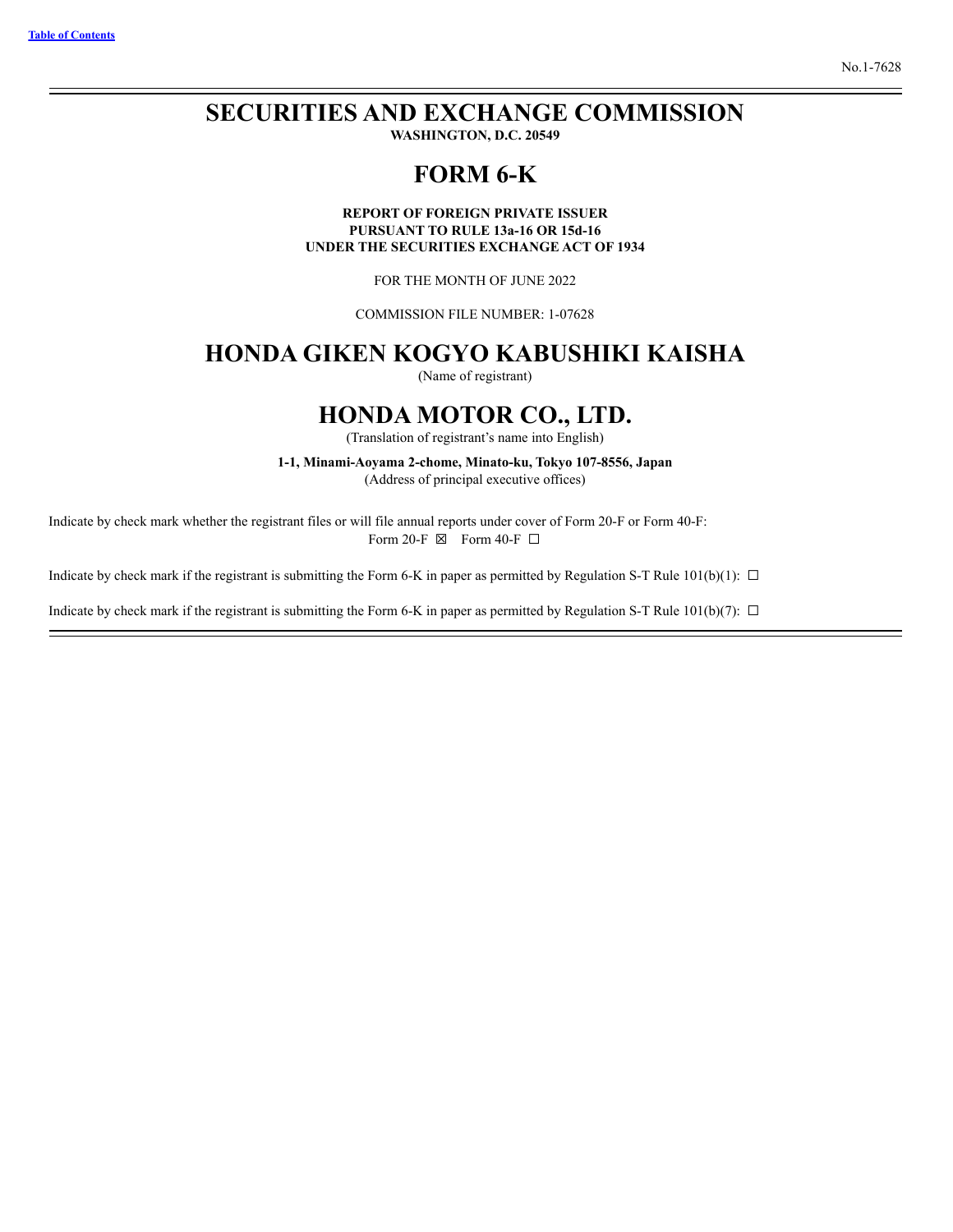**Table of [Contents](#page-2-0)**

#### <span id="page-2-0"></span>**Contents**

#### **[Exhibit](#page-4-0) 1:**

Notice of Resolutions passed by the 98th Ordinary General Meeting of Shareholders.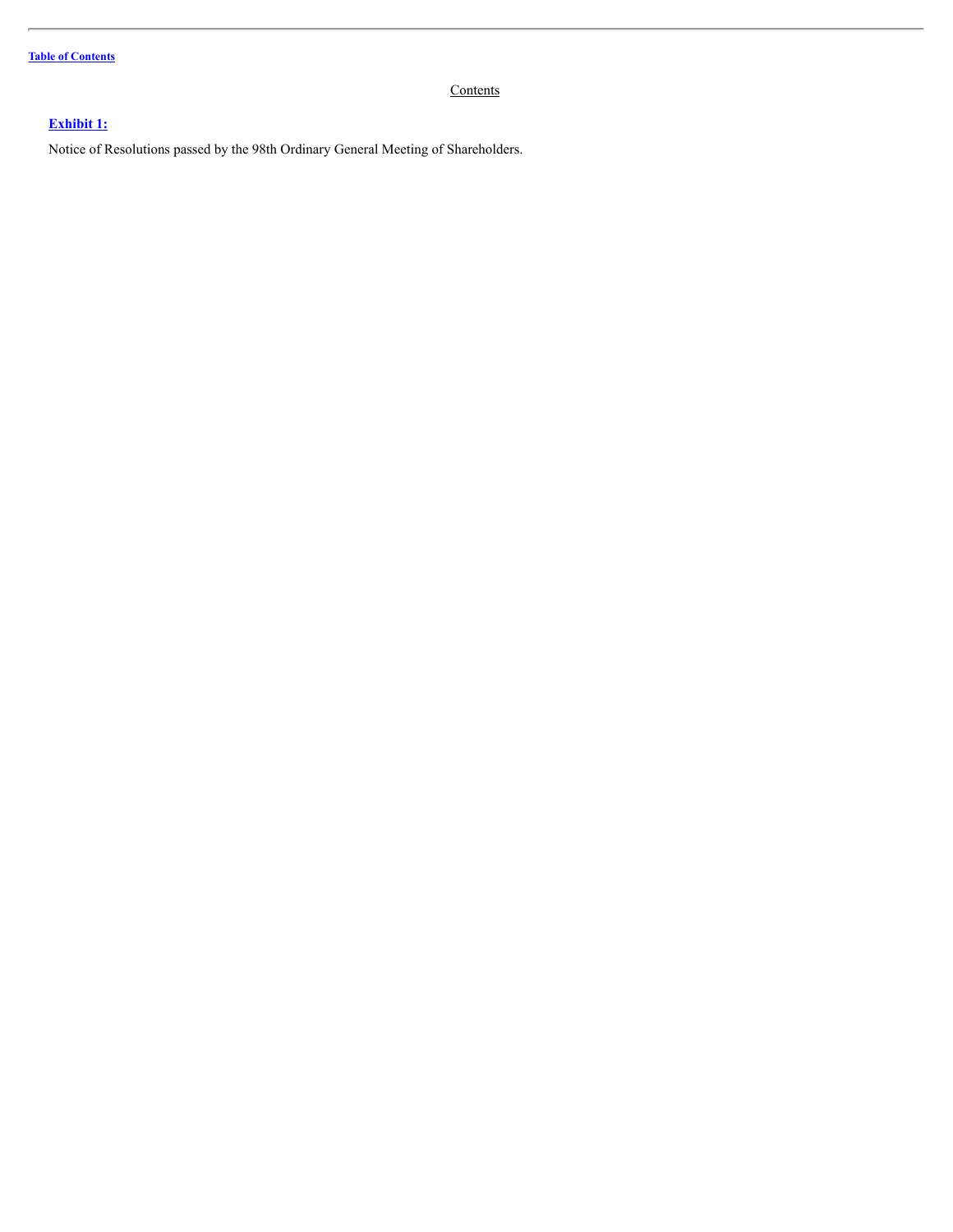Pursuant to the requirements of the Securities Exchange Act of 1934, the registrant has duly caused this report to be signed on its behalf by the undersigned, thereunto duly authorized.

> HONDA GIKEN KOGYO KABUSHIKI KAISHA (HONDA MOTOR CO., LTD.)

/s/ Masaharu Hirose

Masaharu Hirose General Manager Finance Division Honda Motor Co., Ltd.

Date: June 23, 2022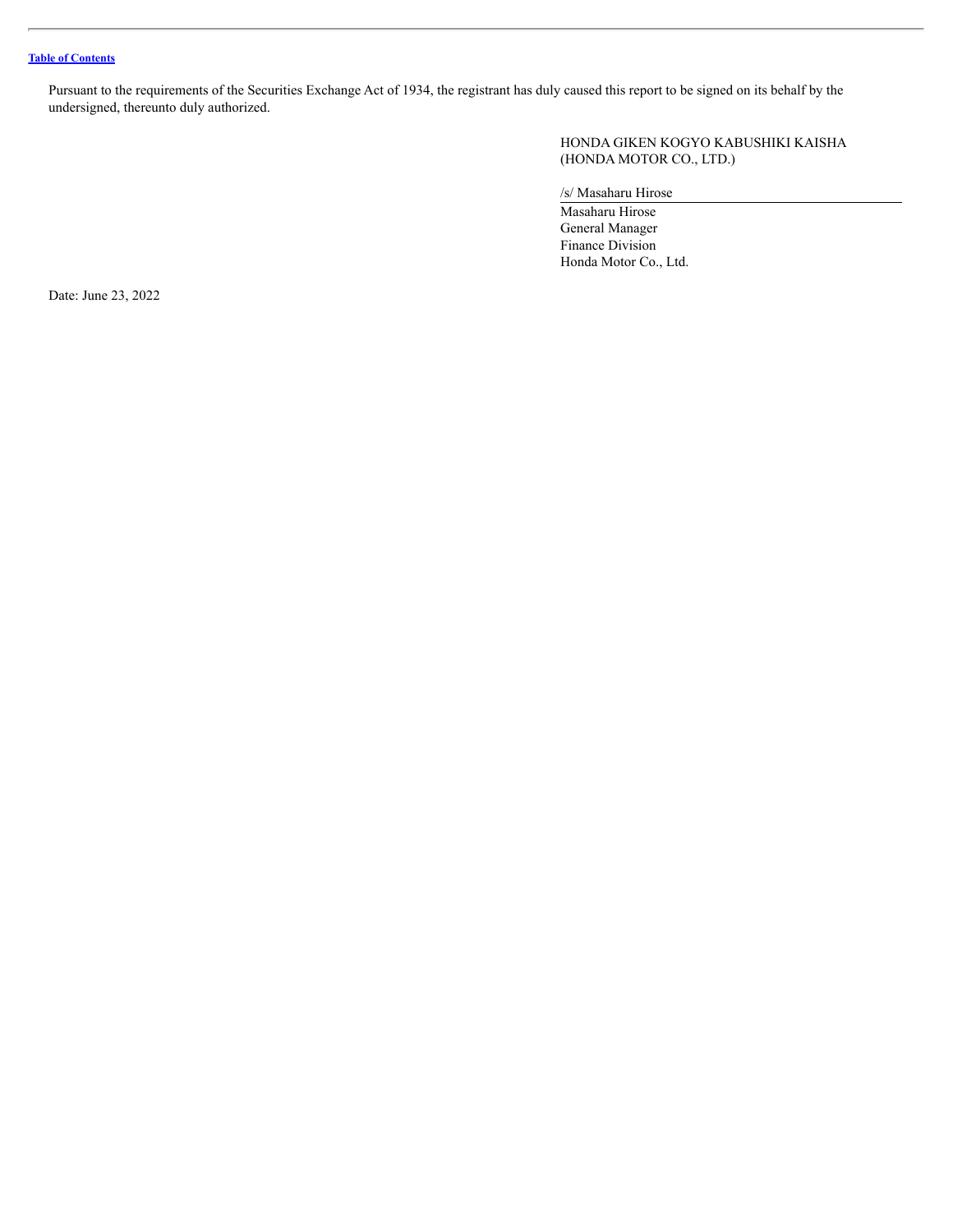<span id="page-4-0"></span>This document is a translation from the Japanese original Notice of Resolutions passed by the 98th Ordinary General Meeting of Shareholders of Honda Motor Co., Ltd. prepared for the convenience of shareholders outside Japan. In case of any discrepancy between the translated document and the Japanese original, the latter shall prevail.

June 22, 2022

To Our Shareholders,

#### **Notice of Resolutions passed by the 98th Ordinary General Meeting of Shareholders**

This is to notify you that the matters below were reported and resolved at the 98th Ordinary General Meeting of Shareholders of Honda Motor Co., Ltd. (hereinafter referred to as "the Company") held today.

Yours sincerely,

Toshihiro Mibe Director, President and Representative Executive Officer

Honda Motor Co., Ltd. 1-1, Minami-Aoyama 2-chome, Minato-ku Tokyo